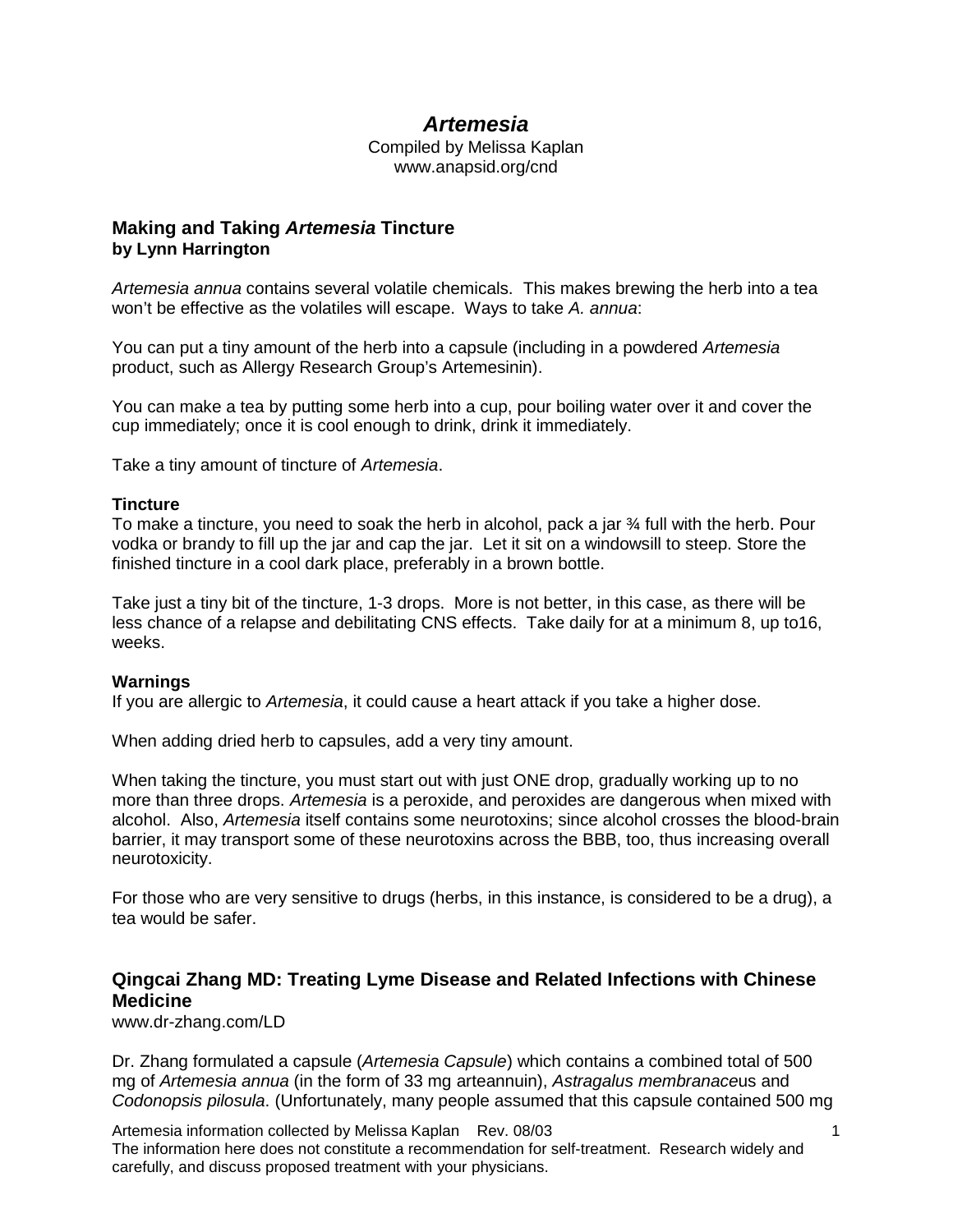of *Artemesia*, and so are taking too much when treating themselves with other *Artemesia* products.)

Besides *Artemesia's* effect on malaria, *Babesia* and *Schistosoma*, *Artemesia* can reduce heart rate and lower blood pressure. *Artemesia* may also have various effects on the immune system, including increasing serum interferon levels, increasing phagocytic activity, increasing phagocytosis of phagocytes, lower serum IgG, and enlarge the spleen. It also suppresses humoral and cellular immunity, and can reduce antibody production cells and delay allergic reactions. In mice, it suppressed IL-2 production in the spleen.

## **Additional Information**

Many people who have read Dr. Zhang's information, or heard about it from others, unfortunately assumed that he uses *500 mg of Artemesia per capsule*. In fact, Dr. Zhang's *Artemesia Capsule* includes only 33 mg of the active ingredient arteannuin, to be taken three times a day, for a total of 99 mg/day.

*Artemesia* products vary, both in the actual plant-derived chemical ingredients it contains (i.e., artemesinin, arteannuin) and the concentration of those chemicals, and the presence of any other plant compounds. One cannot assume that the dosage for one form or product will be the same for any other form or product.

Just because *Artemesia* products or home-made teas, capsules or tinctures are made from the whole plant, one cannot assume it is safe. Aside from the documented medicinal effects, people may be allergic to, or hypersensitive to, any one of the chemical compounds in the plant. Care must be taken when first trying any plant-derived product, starting out at very small amounts and working up to the full dose. Remember that many plants have neurotoxic and other effects and one should not take them for prolonged periods of time, or in very high doses, especially without being medically monitored to assess effect on organ and immune function.

In terms of *Artemesia* itself, care must be taken both in the quantity taken per dose per day, as well as the length of time it is taken.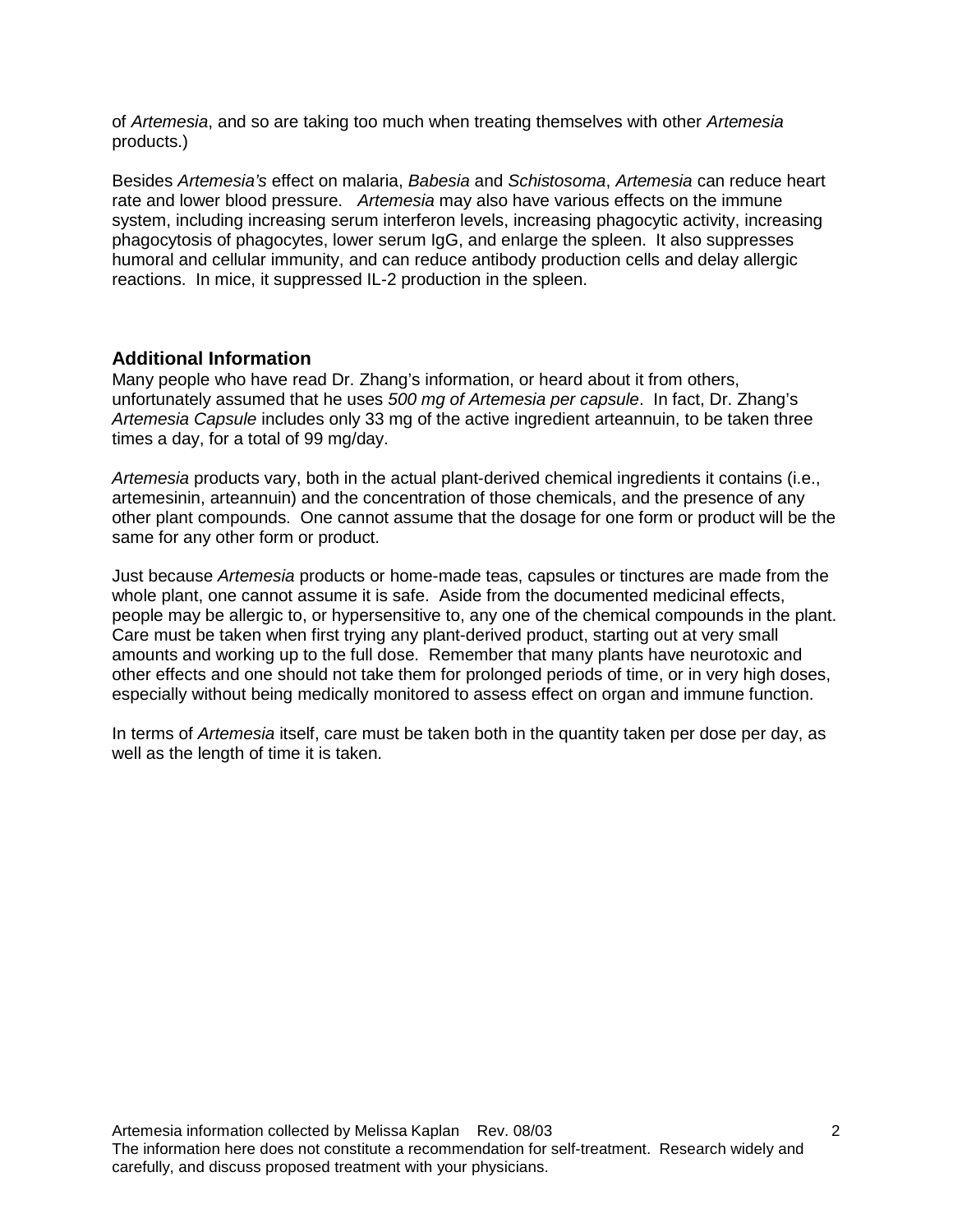# **JOURNAL ABSTRACTS**

### **Selective activation of heparin cofactor II by a sulfated polysaccharide isolated from the leaves of Artemisia princeps.**

*Blood Coagul Fibrinolysis*. 1995 Oct;6(7):643-9. Hayakawa Y, Hayashi T, Hayashi T, Niiya K, Sakuragawa N. Department of Clinical Laboratory Medicine, Faculty of Medicine, Toyama Medical and Pharmaceutical University, Japan. hayakawa@ms.toyama-mpu.ac.jp.

While checking anticoagulant activities in crude fractions from Wakan-Yakus (traditional herbal drugs), we detected antithrombin activity in the polysaccharide fraction of the leaves of Artemisia princeps Pamp. A sulfated polysaccharide purified from the crude fractions by ionexchange chromatography on DEAE-cellulose and gel filtration on Sepharose 6B potentiated the heparin cofactor II (HC II)-dependent antithrombin activity but not the antithrombin activity of antithrombin III (AT III). The polysaccharide enhanced the HC II-thrombin reaction more than 6000-fold. The apparent second-order rate constant of thrombin inhibition by HC II increased from 3.8 x 10(4) (in the absence of the polysaccharide) to 2.5 x 10(8) M-1 min-1 in the presence of 25-125 micrograms/ml of the polysaccharide. In human plasma, the polysaccharide accelerated the formation of thrombin-HC II complex. The stimulating effect on HC II-dependent antithrombin activity was almost totally abolished by treatment with chondroitinase AC I, heparinase or heparitinase, while chondroitinase ABC or chondroitinase AC II had little or no effect. These results suggest that the polysaccharide is a glycosaminoglycan-like material with properties that are quite distinct from heparin or dermatan sulfate.

### **Sulfated polysaccharide from the leaves of Artemisia Princeps activates heparin cofactor II independently of the Lys173 and Arg189 residues of heparin cofactor II.**

*Thromb Res.* 1997 Jul 1;87(1):105-12.

Hayashi T, Hayakawa Y, Hayashi T, Sasaki H, Sakuragawa N.

Third Department of Internal Medicine, Yamagata University School of Medicine, Japan.

A sulfated polysaccharide (AFE-HCD) purified from the leaves of Artemisia princeps Pamp selectively accelerated the rate of thrombin inhibition by heparin cofactor II (HCII). By using plasma derived HCII and bacterial expressed recombinant HCII molecules, the interaction between each HCII molecule and AFE-HCD was analyzed. AFE-HCD accelerated thrombin inhibition by plasma derived HCII or bacterial expressed wild type HCII to the same extent (IC50: 0.056 micrograms/ml for plasma derived HCII and 0.066 micrograms/ml for recombinant HCII under the experimental condition). The recombinant HCII (rHCII) molecule with Lys173-- >Leu or Arg189-->His substitution, which is defective in interactions with heparin and dermatan sulfate, respectively, is activated by AFE-HCD to inhibit thrombin in a manner similar to wild type rHCII. These results suggested that activation of HCII was independent of its Lys173 or Arg189 residue. Although AFE-HCD is a selective activator of HCII like dermatan sulfate, the amino acid residue required for the activation of HCII was distinct form that of dermatan sulfate as well as heparin.